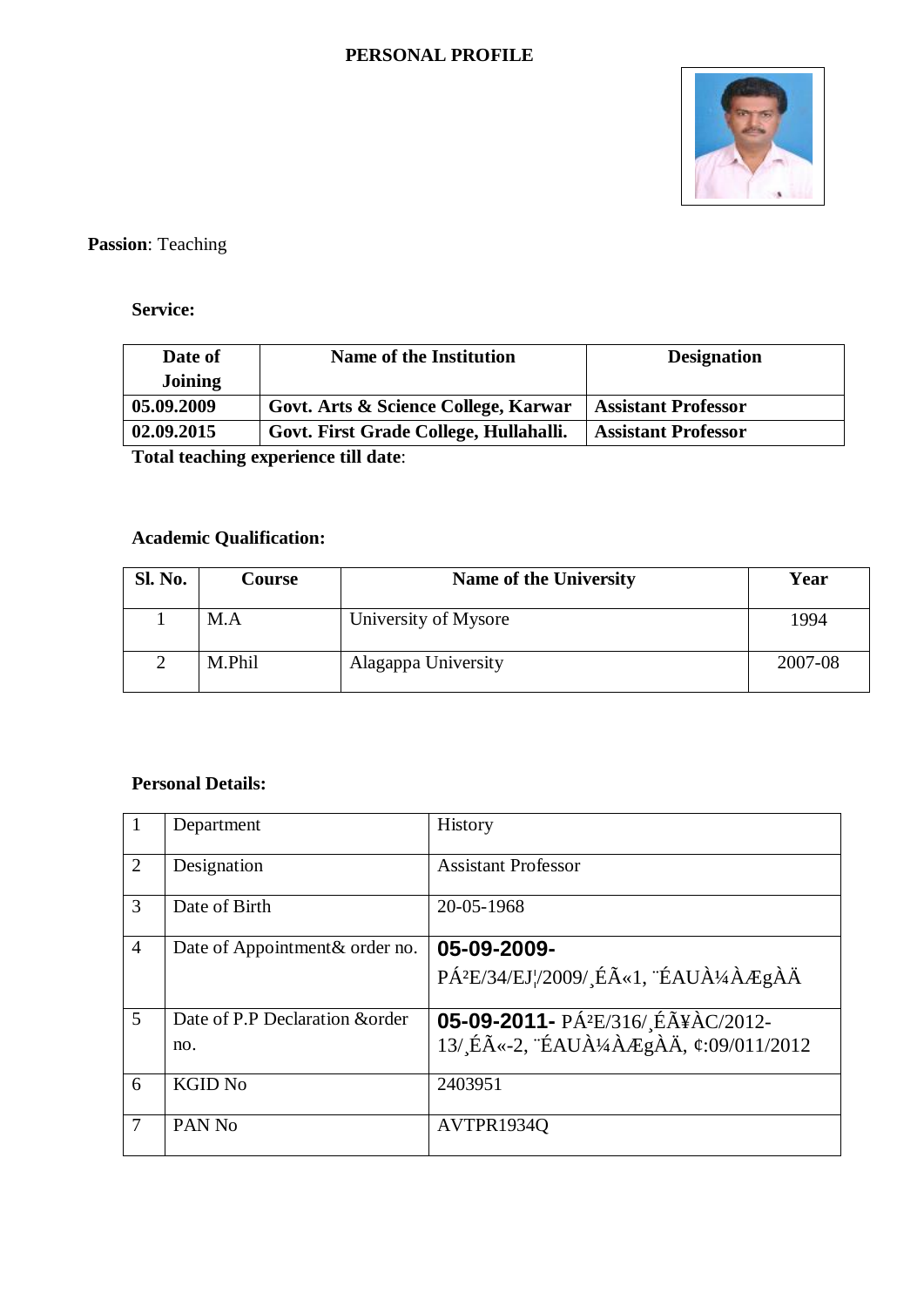| 8  | PRAN No            | 110061367120            |
|----|--------------------|-------------------------|
| 9  | Aadhaar No         | 397626310310            |
| 10 | Voter ID No        | KT/11/104/051011        |
| 11 | Passport No        |                         |
| 12 | E-Mail             | Rameshahr1968@gmail.com |
| 13 | Contact no         | 9740444724              |
| 14 | <b>Blood Group</b> | $O+$                    |

# **Professional Courses Completed during the Service:**

| Sl.No. | <b>Course</b>                            | <b>Held at</b>               | Duration $(from - to-)$  |
|--------|------------------------------------------|------------------------------|--------------------------|
| 1      | <b>Orientation Course</b>                | HRDC, Dharwad                | 22.07.2011 to 18.08.2011 |
| 2      | <b>Refresher Course</b>                  | HRDC, Dharwad                | 10.01.2015 to 30.01.2015 |
| 3      | <b>Teacher Empowerment</b><br>Training   | Karnataka University Dharwad | 30.07.2017               |
| 5      | <b>Computer Literacy</b><br>Examination. | PES College Mandya           | 30.07.2017               |
| 6      | <b>Refresher Course</b>                  | University of Mysore (HRDC)  | 20.12.2019 to 02.01.2020 |
| 7      | Any other                                |                              |                          |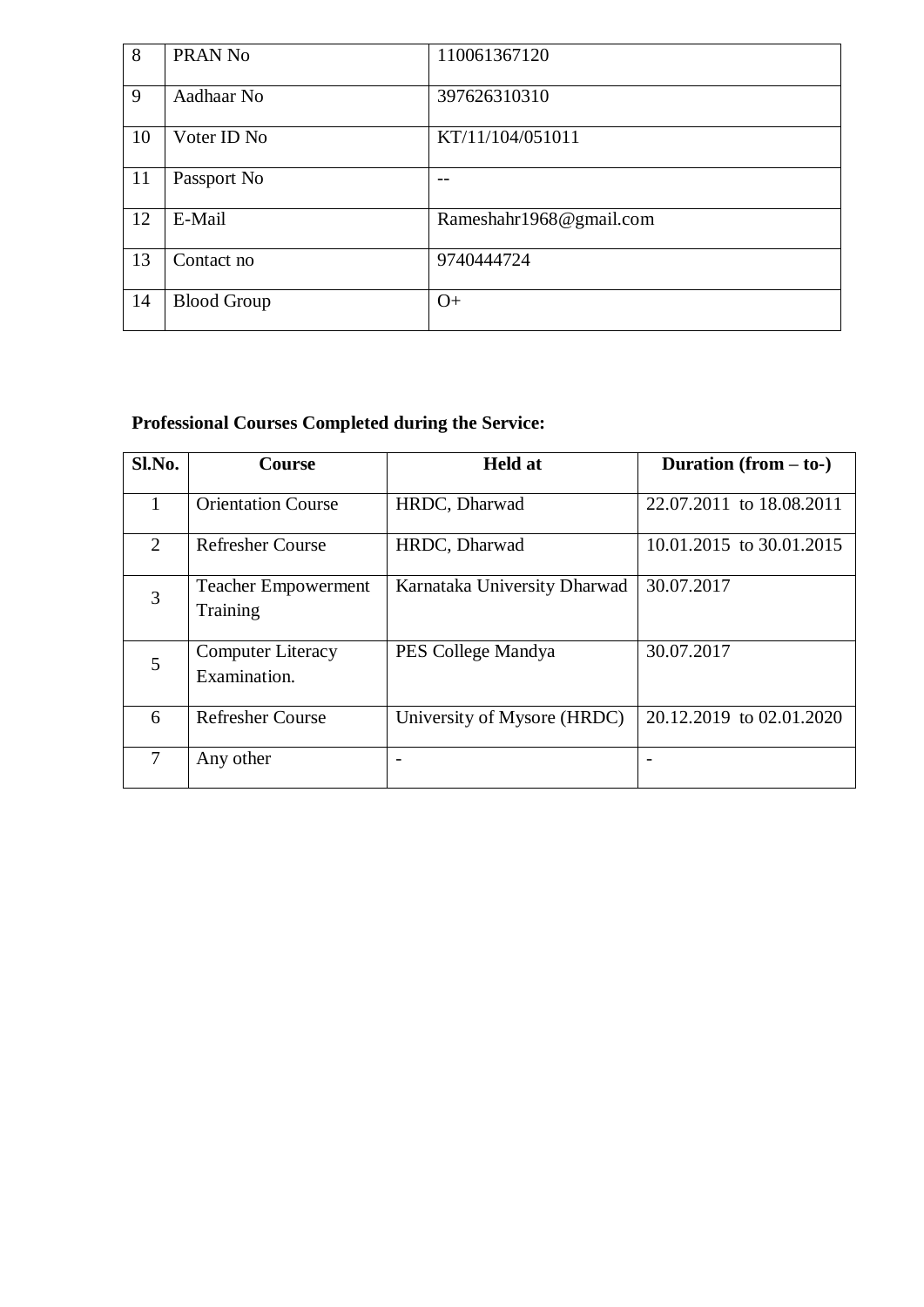## **Details of Participation and Paper presentation, publications in International/National/State level seminars, conferences and Workshops and Programmes Organized:**

| $S1$ .<br>No.  | Topic                       | Seminar/Conference/Workshop/<br>Article | Place        | Date             | Mode          |
|----------------|-----------------------------|-----------------------------------------|--------------|------------------|---------------|
|                |                             |                                         |              |                  | (presented/   |
|                |                             |                                         |              |                  | participated) |
| 1              | n¥ÀÄà ÀÄ <sup>-</sup> ÁÛ£ï£ | <b>National Conference</b>              | GFGch        | 14.03.2          | Presented     |
|                | À DyðPÀ                     |                                         | Mulabagil    | 018              |               |
|                | (D«µÀÌgÀUÀ¼ÀÄ               |                                         | <sub>u</sub> |                  |               |
|                | ) C©üªÀÈ¢Þ                  |                                         |              |                  |               |
| $\overline{2}$ | PÉÆÃ <sup>-</sup> ÁgÀ       | <b>National Seminar</b>                 | GFGC for     | 17.02.2          | Presented     |
|                | f <sup>-</sup> ÉèAiÀÄ       |                                         | Women,       | $017$ to         |               |
|                | «"sÀÆw¥ÀÄgÀ                 |                                         | Chintaman    | 18.02.2          |               |
|                | MAZÀÄ Lw°Á <sup>1</sup> PÀ  |                                         | i            | 017              |               |
|                | »£Àß <sup>-</sup> É         |                                         |              |                  |               |
| $\overline{3}$ | ¥ÀæªÁ ÉÆÃzsÀåª              | <b>State Level Seminar</b>              | Vidya        | 13 &             | Presented     |
|                | ÀÄzÀ                        |                                         | Vardhaka     | 14 <sup>th</sup> |               |
|                | <sup>a</sup> ÀÄÆ®¨sÀÆvÀ     |                                         | College      | March            |               |
|                | Ĕ®¨sÀåUÀ¼ÀÄ                 |                                         | Mysore       | 2019             |               |
| $\overline{4}$ | Importance of               | National Workshop                       | Yogeshwa     | 19.09.2          | Participated  |
|                | open educational            |                                         | ri College,  | 020              |               |
|                | resources & Public          |                                         | Maharastr    |                  |               |
|                | Ethics                      |                                         | a            |                  |               |
|                |                             |                                         |              |                  |               |

Conferences/Symposium/Workshops – Attended, presented and lectures delivered

|               | Total |                          |                          | During entire Service |              |                          | During last |              |             |
|---------------|-------|--------------------------|--------------------------|-----------------------|--------------|--------------------------|-------------|--------------|-------------|
|               |       |                          |                          |                       |              |                          | 5 years     |              |             |
|               | A     | $\mathbf{P}$             | $\mathbf R$              | A                     | $\mathbf{P}$ | $\mathbb{R}$             | A           | $\mathbf{P}$ | $\mathbf R$ |
| International |       |                          |                          |                       |              | $\overline{\phantom{0}}$ | 1           |              |             |
| National      | 19    | $\overline{\phantom{0}}$ | $\overline{\phantom{0}}$ | 3                     |              | $\overline{\phantom{a}}$ | 16          |              |             |
| Uni/Regional  | 13    | $\overline{\phantom{0}}$ | ۰                        |                       |              | $\overline{\phantom{a}}$ | 06          |              |             |
| Local         | 16    | $\overline{\phantom{0}}$ | $\overline{\phantom{0}}$ | $\overline{4}$        |              | $\overline{\phantom{0}}$ | 06          |              |             |

A – attended, P – Presented, R – Resources Person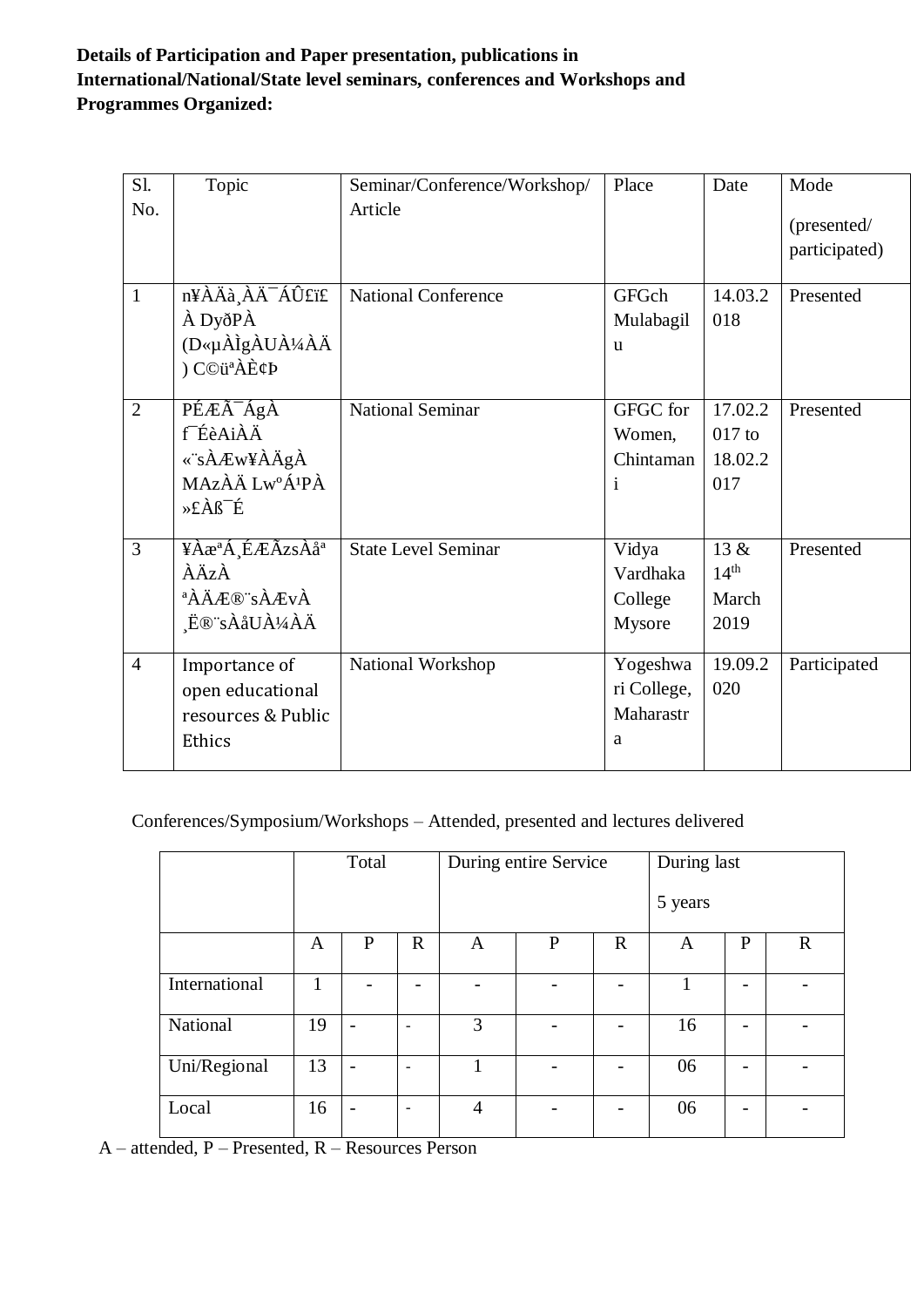# **Research Articles/Books published:**

|                          | Level                           | Total                    | Before                   | After                    | During                   |
|--------------------------|---------------------------------|--------------------------|--------------------------|--------------------------|--------------------------|
|                          |                                 | (in<br>numbers)          | joining<br>service       | joining<br>service       | the last<br>5 years      |
| Research<br>articles     | International (ISSN)            | $\overline{2}$           | $\overline{\phantom{a}}$ | $\overline{\phantom{0}}$ | $\overline{2}$           |
|                          | National (ISBN)                 | $\overline{4}$           | $\overline{\phantom{0}}$ | $\overline{a}$           | $\overline{4}$           |
| Conference proceedings   |                                 | $\overline{a}$           |                          | $\overline{a}$           | $\overline{a}$           |
| Subject<br><b>Books</b>  | National                        | $\overline{\phantom{0}}$ | $\overline{\phantom{a}}$ | $\overline{\phantom{0}}$ | $\qquad \qquad -$        |
|                          | state level                     | $\overline{a}$           | $\overline{\phantom{a}}$ | $\overline{\phantom{0}}$ | $\overline{\phantom{a}}$ |
|                          | Local publishers                | $\overline{\phantom{0}}$ | $\overline{\phantom{0}}$ | $\overline{\phantom{a}}$ | $\overline{\phantom{a}}$ |
| Chapters in<br>knowledge | National                        | $\overline{a}$           | $\overline{\phantom{0}}$ | $\overline{\phantom{0}}$ | $\overline{\phantom{a}}$ |
| based                    | state level                     | $\overline{a}$           | $\blacksquare$           | $\overline{a}$           | $\sim$                   |
| volumes                  | Local publishers                | $\overline{a}$           | $\overline{\phantom{a}}$ | $\overline{a}$           | $\frac{1}{2}$            |
|                          | University /                    | $\overline{a}$           | $\blacksquare$           | $\overline{a}$           | $\overline{a}$           |
|                          | Regional                        |                          |                          |                          |                          |
| Academic                 | Creative books<br>(Poems/Drama) | $\overline{a}$           | $\overline{a}$           | $\overline{\phantom{0}}$ | $\overline{a}$           |
|                          | Criticism                       | $\overline{\phantom{a}}$ | $\overline{\phantom{a}}$ | $\overline{\phantom{0}}$ | $\overline{\phantom{a}}$ |
|                          | Reviews                         | $\overline{a}$           | $\overline{\phantom{0}}$ |                          | $\overline{\phantom{a}}$ |
|                          | Translation                     |                          |                          |                          | $\overline{a}$           |
| Non<br>Academic          | Popular Articles                | $\overline{a}$           | $\overline{\phantom{a}}$ | $\overline{\phantom{a}}$ | $\overline{\phantom{a}}$ |
|                          | Local news papers               | $\overline{\phantom{0}}$ | $\overline{\phantom{a}}$ |                          | $\overline{\phantom{0}}$ |
|                          | Magazine                        | $\overline{\phantom{0}}$ | $\overline{\phantom{a}}$ | $\overline{\phantom{0}}$ | $\overline{\phantom{a}}$ |
|                          | Any other                       | $\overline{\phantom{0}}$ | $\overline{\phantom{a}}$ | $\overline{\phantom{0}}$ | $\overline{\phantom{a}}$ |
|                          | Grand total                     | $\overline{\phantom{0}}$ | $\overline{\phantom{0}}$ | $\overline{\phantom{a}}$ | $\overline{\phantom{0}}$ |